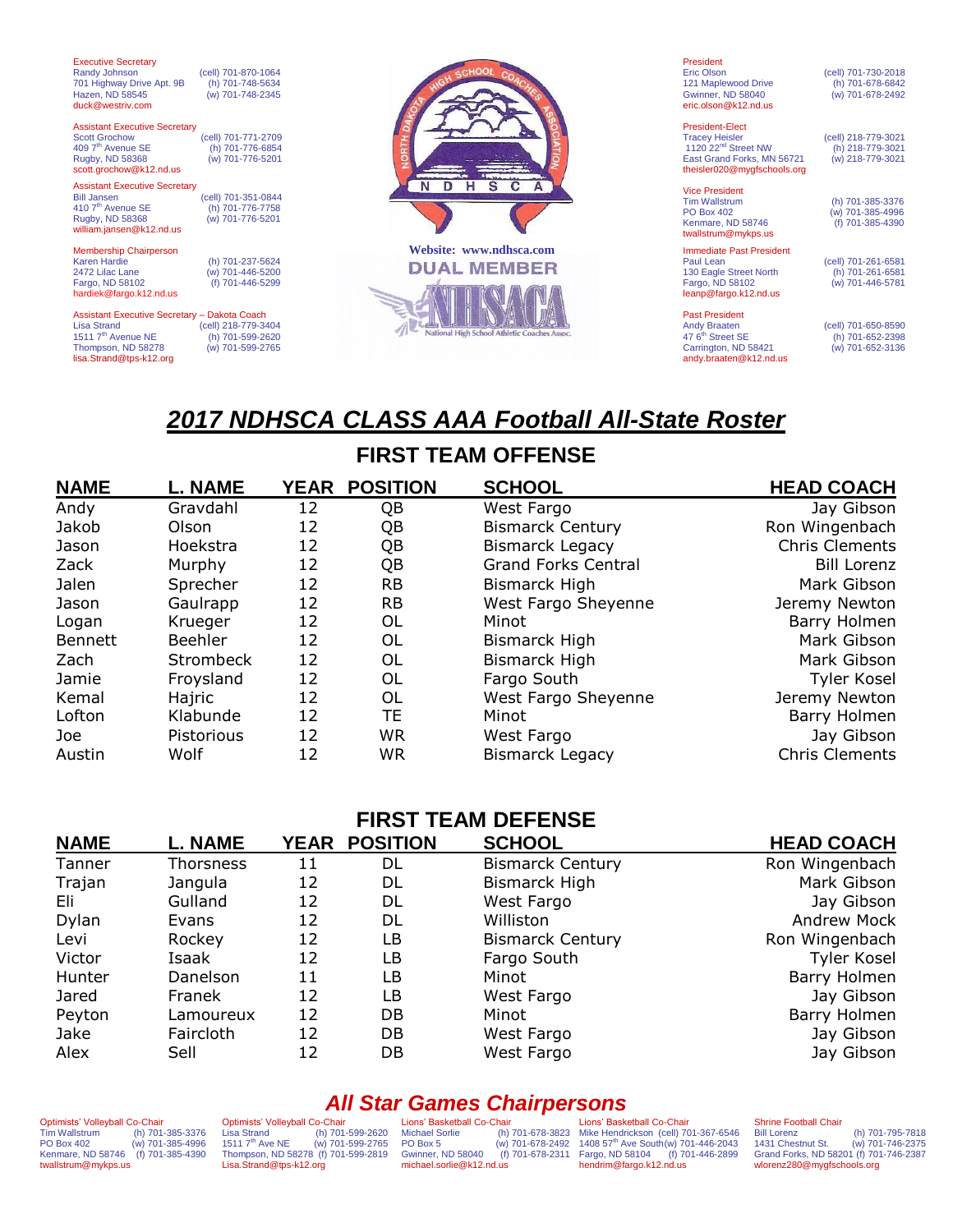| <b>Executive Secretary</b><br>Randy Johnson<br>701 Highway Drive Apt. 9B<br>Hazen, ND 58545<br>duck@westriv.com                                       | (cell) 701-870-1064<br>(h) 701-748-5634<br>(w) 701-748-2345 |                         |
|-------------------------------------------------------------------------------------------------------------------------------------------------------|-------------------------------------------------------------|-------------------------|
| <b>Assistant Executive Secretary</b><br><b>Scott Grochow</b><br>409 7 <sup>th</sup> Avenue SE<br>Rugby, ND 58368<br>scott.grochow@k12.nd.us           | (cell) 701-771-2709<br>(h) 701-776-6854<br>(w) 701-776-5201 |                         |
| <b>Assistant Executive Secretary</b><br><b>Bill Jansen</b><br>410 7 <sup>th</sup> Avenue SE<br>Rugby, ND 58368<br>william.jansen@k12.nd.us            | (cell) 701-351-0844<br>(h) 701-776-7758<br>(w) 701-776-5201 |                         |
| <b>Membership Chairperson</b><br>Karen Hardie<br>2472 Lilac Lane<br>Fargo, ND 58102<br>hardiek@fargo.k12.nd.us                                        | (h) 701-237-5624<br>(w) 701-446-5200<br>(f) 701-446-5299    | <b>Website:</b><br>DUAL |
| Assistant Executive Secretary - Dakota Coach<br><b>Lisa Strand</b><br>1511 7 <sup>th</sup> Avenue NE<br>Thompson, ND 58278<br>lisa.Strand@tps-k12.org | (cell) 218-779-3404<br>(h) 701-599-2620<br>(w) 701-599-2765 |                         |



President<br>Eric Olson 121 Maplewood Drive (h) 701-678-6842<br>
Gwinner, ND 58040 (w) 701-678-2492 Gwinner, ND 58040 [eric.olson@k12.nd.us](mailto:eric.olson@k12.nd.us)

President-Elect

**Vice President<br>Tim Wallstrum** 

Kenmare, ND 58746 twallstrum@mykps.us

Tracey Heisler (cell) 218-779-3021 1120 22nd Street NW (h) 218-779-3021 East Grand Forks, MN 56721 (w) 218-779-3021 theisler020@mygfschools.org

Tim Wallstrum (h) 701-385-3376<br>PO Box 402 (w) 701-385-4996 (w) 701-385-4996<br>(f) 701-385-4390

(cell) 701-730-2018<br>(h) 701-678-6842

Immediate Past President Paul Lean (cell) 701-261-6581 130 Eagle Street North (h) 701-261-6581 Fargo, ND 58102 (w) 701-446-5781 leanp@fargo.k12.nd.us

Past President<br>Andy Braaten Andy Braaten (cell) 701-650-8590<br>47 6<sup>th</sup> Street SE (h) 701-652-2398 Carrington, ND 58421 (w) 701-652-3136 [andy.braaten@k12.nd.us](mailto:andy.braaten@k12.nd.us) 

(h) 701-652-2398<br>(w) 701-652-3136

#### **SECOND TEAM**

| <b>NAME</b> | <b>L. NAME</b> | YEAR | <u>SCHOOL</u>                | <u>HEAD COACH</u>     |
|-------------|----------------|------|------------------------------|-----------------------|
| Will        | Madler         | 11   | Bismarck High                | Mark Gibson           |
| Tanner      | <b>Dubois</b>  | 12   | Fargo South                  | Tyler Kosel           |
| Creighton   | Rudolph        | 12   | Minot                        | Barry Holmen          |
| Nick        | Tschosik       | 12   | Fargo Davies                 | J.O. Thielges         |
| Tanner      | Beaton         | 12   | Fargo South                  | Tyler Kosel           |
| Trae        | Steckler       | 12   | Mandan                       | Todd Sheldon          |
| <b>Krew</b> | Mathern        | 12   | Dickinson                    | John Tuchscherer      |
| Hunter      | Gentry         | 12   | Williston                    | Andrew Mock           |
| Kade        | Lynch          | 12   | <b>Bismarck Century</b>      | Ron Wiingenbach       |
| Andre       | Baguma         | 12   | Fargo Davies                 | J.O. Thielges         |
| Luke        | Lennon         | 11   | West Fargo                   | Jay Gibson            |
| Chandler    | Ibach          | 12   | Fargo North                  | Adam Roland           |
| Hunter      | Swartwout      | 12   | Minot                        | Barry Holmen          |
| Ben         | Christian      | 12   | <b>Grand Forks Red River</b> | Vyrn Muir             |
| Devyn       | Vance          | 12   | <b>Bismarck Century</b>      | Ron Wingenbach        |
| Tanner      | Zapeda         | 12   | West Fargo                   | Jay Gibson            |
| Jaden       | Klabo          | 11   | Fargo Davies                 | J.O. Thielges         |
| Sean        | Swanson        | 12   | Fargo North                  | Adam Roland           |
| Landon      | Haagenson      | 12   | <b>Grand Forks Red River</b> | Vyrn Muir             |
| Quinn       | Halstengard    | 12   | Mandan                       | <b>Todd Sheldon</b>   |
| Jamon       | Howard         | 12   | Fargo South                  | Tyler Kosel           |
| Reyer       | Fenoff         | 12   | <b>Bismarck Century</b>      | Ron Wingenbach        |
| Josh        | Hollaar        | 12   | Fargo North                  | Adam Roland           |
| Chase       | Dockter        | 11   | Bismarck High                | Mark Gibson           |
| Jacob       | Hudson         | 11   | <b>Bismarck Legacy</b>       | <b>Chris Clements</b> |
| Isiah       | Olsen          | 11   | Bismarck High                | Mark Gibson           |

#### **NDHSCA-POWERade Class AAA Football Outstanding Senior Athlete of the Year:**

**Andy Gravdahl; West Fargo**

#### **NDHSCA Class AAA Football Coach of the Year: Jay Gibson; West Fargo**

### *All Star Games Chairpersons*

Optimists' Volleyball Co-Chair<br>Tim Wallstrum (h) 701-Tim Wallstrum (h) 701-385-3376<br>PO Box 402 (w) 701-385-4996  $(w)$  701-385-4996 Kenmare, ND 58746 (f) 701-385-4390 twallstrum@mykps.us

Optimists' Volleyball Co-Chair<br>Lisa Strand (h) 701 (h) 701-599-2620<br>(w) 701-599-2765  $15117<sup>th</sup>$  Ave NE Thompson, ND 58278 (f) 701-599-2819 [Lisa.Strand@tps-k12.org](mailto:Lisa.Strand@tps-k12.org)

Lions' Basketball Co-Chair<br>Michael Sorlie (h) Gwinner, ND 58040 michael.sorlie@k12.nd.us

Michael Sorlie (h) 701-678-3823 PO Box 5 (w) 701-678-2492 Mike Hendrickson (cell) 701-367-6546 1408 57th Ave South(w) 701-446-2043 Fargo, ND 58104 (f) 701-446-2899 Lions' Basketball Co-Chair hendrim@fargo.k12.nd.us

Shrine Football Chair<br>Bill Lorenz

Bill Lorenz (h) 701-795-7818  $(w)$  701-746-2375 Grand Forks, ND 58201 (f) 701-746-2387 wlorenz280@mygfschools.org